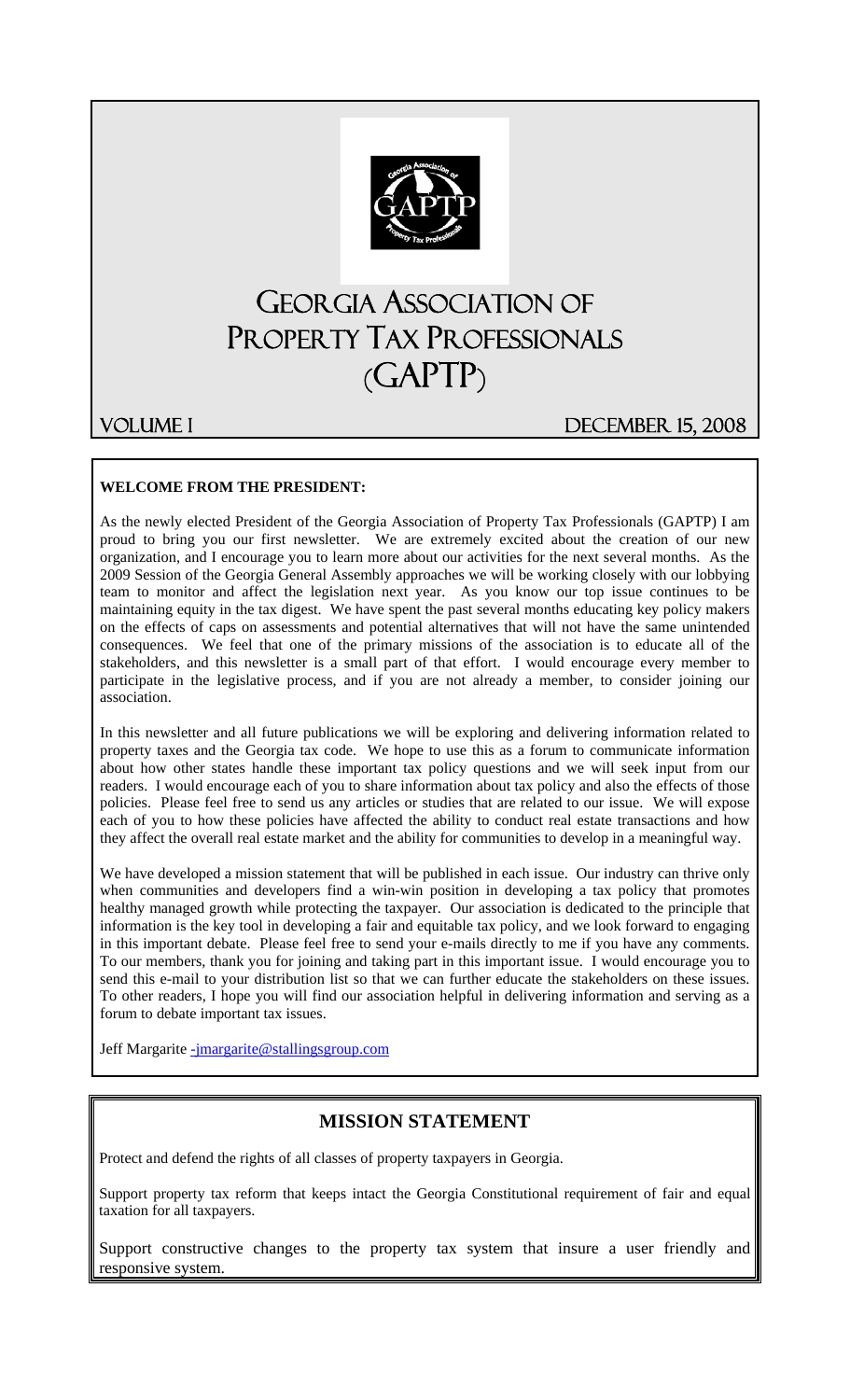

### GEORGIA ASSOCIATION OF PROPERTY TAX PROFESSIONALS (GAPTP)

VOLUME 1 DECEMBER 15, 2008

### **DIRECTORS:**



#### **JEFF MARGARITE**

A founder/partner and the President of The Stallings Group, an Atlanta based property tax consulting firm, incorporated in 1991. The Stallings Group provides a variety of property tax management services for commercial property in the southeast to owners across the country. In his current capacity, Mr. Margarite is primarily responsible for day-to-day operation of the company. From 1986 to 1991, Mr. Margarite was Vice President at a national property tax consulting firm. His professional career has been spent in the field of property taxation with exposure to a variety of property tax systems throughout the country.

Mr. Margarite is a board member and the first President of the Georgia Association of Property Tax Professionals (GAPTP).

Jeff was born in Rochester, New York; is a 1993 graduate of SUNY Oswego and an Atlanta resident since 1986.



#### **PAUL MILLER**

Mr. Miller is Vice President and Managing Consultant of Marvin F. Poer and Company. Paul has more than 25 years of property tax experience in New England, the Mid-Atlantic and the Southeast. Currently, he oversees all property tax consulting services for Poer in the states of Georgia, Tennessee, Alabama, North Carolina and South Carolina.

Mr. Miller holds a Bachelor of Science in Business Administration from Northeastern University and is a Certified Member of the Institute for Professionals in Taxation, as well as an Associate Member of the International Association of Assessing Officers.



#### **JAMES ROBERTS**

Mr. Roberts is a Principal in the property tax consulting firm of Fellers, Schewe, Scott and Roberts. For the past 25 years, James has been involved in the field of property tax and represented properties as far north as Maine, as far south as Florida and as far west as Nevada.

James is a licensed appraiser and real estate agent in the States of Georgia and South Carolina. He is a registered agent with the Tennessee State Board of Equalization. In addition, Mr. Roberts is a member of the IAAO as well as the Georgia and South Carolina Association of Assessing Officials. In May 2005, he received the SCAAO President's Award for outstanding SCAAO service.

Mr. Roberts is a graduate of Clemson University with a B.A. in Political Science/Commercial Communications. James is currently a charter member and Vice President of the Georgia Association of Property Tax Professionals.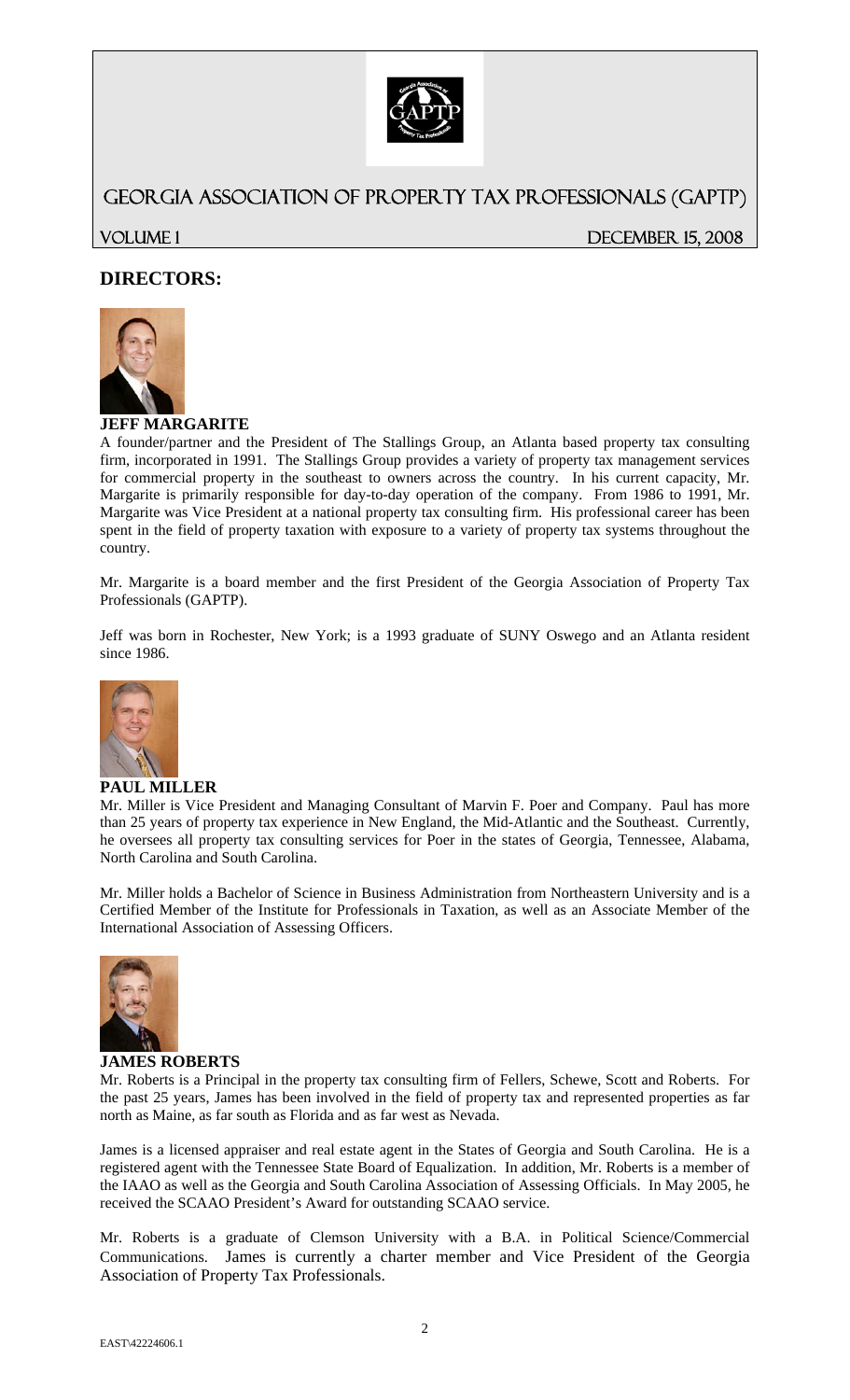

# GEORGIA ASSOCIATION OF PROPERTY TAX PROFESSIONALS (GAPTP) VOLUME 1 DECEMBER 15, 2008

### **Property Tax Relief in Georgia… Assessment Limits or Government Spending Limits?**

 The intent of legislation proposed by the Georgia Association of Property Tax Professionals (GAPTP) is to promote tax relief that will be fair and equitable to all classes of property owners, provide some level of cost certainty to the taxpayer and prevent local governments from reaping windfalls due to a rising tax base. In addition we want to empower voters at the local level by giving them a voice in revenue and spending decisions ultimately ensuring that local officials are held accountable to their constituents.

 To achieve these goals, we believe local government spending must be restricted while allowing each community the flexibility to override these restrictions only when approved by the voters at the ballot box. We do not believe that assessment limiting legislation achieves these goals or provides meaningful tax relief. Significant evidence exists showing assessment limits are a deeply flawed response to rising property taxes.

GAPTP member firms employ property tax professionals with an understanding of the entire chain of the property tax system. Collectively having worked in virtually every state few can match our exposure to different property tax systems throughout the country. Many of the employees of our member firms have experienced both sides of the property tax debate having worked in local assessors' offices and now sitting across the table in the private sector representing property owners. Because all we do every day is work with property taxes we bring a rare perspective and unequaled experience to any debate regarding property tax relief. We're confident that GAPTP is highly and uniquely qualified to have a voice in crafting any statewide property tax reform legislation.

The political solution to voter discontent with rising property taxes has taken many forms since the late 1970s, but two of most the prominent have been assessment limiting and/or revenue limiting legislation. By their nature, property taxes are different than sales or income taxes because they are directly linked to local government spending and are the primary source of local revenue. The most effective model to limit property taxes must control the growth of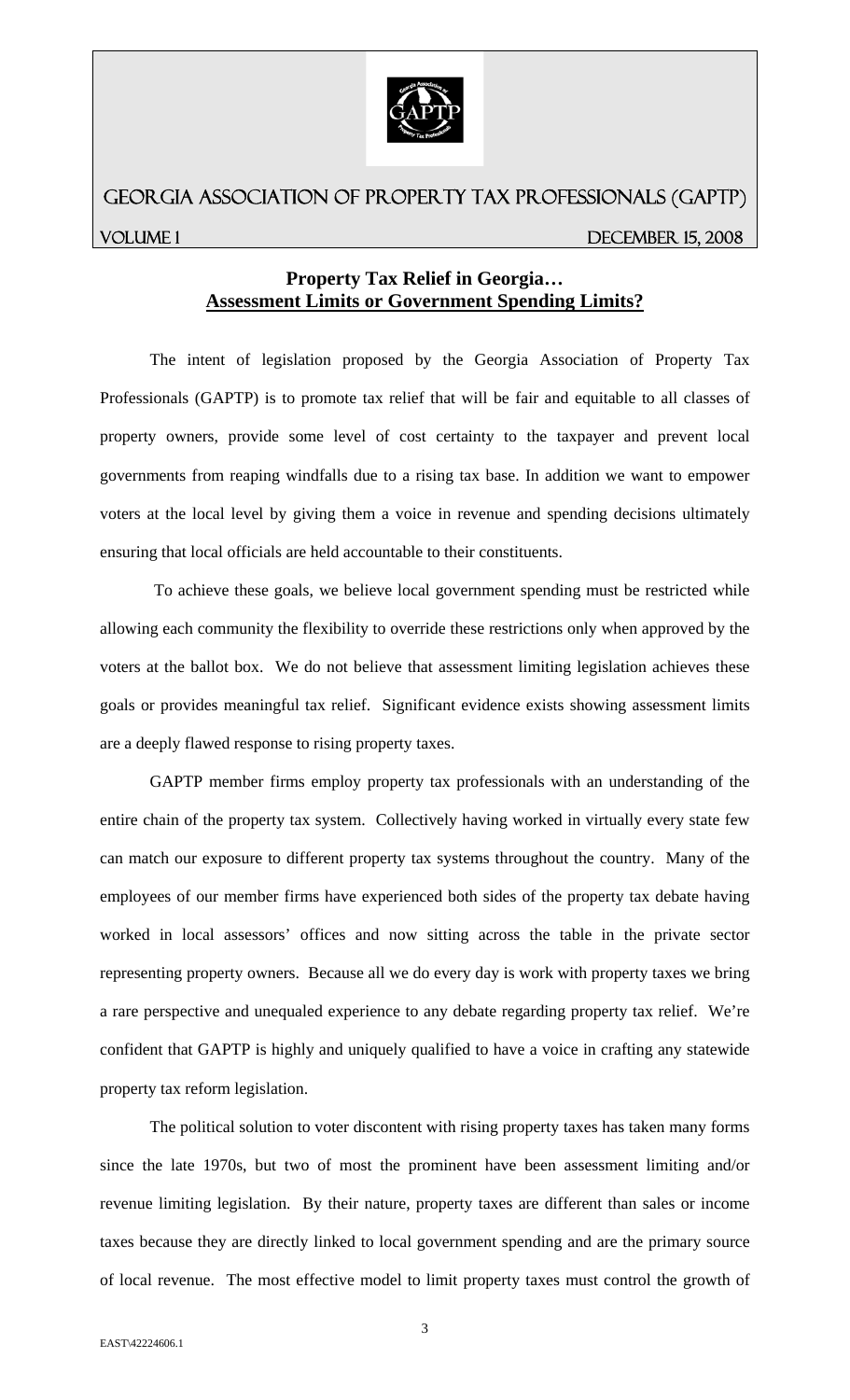

## GEORGIA ASSOCIATION OF PROPERTY TAX PROFESSIONALS (GAPTP) VOLUME 1 DECEMBER 15, 2008

spending while allowing each community to decide what it wants to pay for and how to pay for it. We believe in home rule without a blank check. Again, we think the evidence is conclusive that the solution lies in controlling the spending side of the equation not in the assessment side of the equation.

 Some form of assessment limiting legislation is in place in several states. The most well known is Prop 13 enacted in California in 1978 and more recently Article 25 in South Carolina passed in 2006. Study after study concludes that this type of perceived tax relief has created large disparities in property tax bills among owners of comparable properties, has shifted the tax burden from properties with rapidly escalating values to those not increasing in value and penalized those that purchase property. Prop 13 style legislation has been called a "tax on mobility rather than a tax on value", "a revolt of the haves", and "…a study in the law of unintended consequences because it benefited the well off at the expense of just about everyone else". A 2008 study of assessment limits conducted by the Lincoln Land Institute concluded that assessment limits are "among the least effective, least equitable and least efficient strategies available for providing property tax relief." It further concluded that "better methods exist for addressing taxpayer discontent". Rather than limiting assessments, which does not address government spending adequately and results in systemic distortion and inequities, our proposal would restrict increases in property tax revenues similar to Massachusetts' Proposition 2 ½. It will ensure that fair and uniform taxation remains a part of the constitution of Georgia while keeping local spending decisions in the hands of the taxpayers of each community.

 Prop 2 ½ was passed in 1980 and places constraints on the amount of property tax a community can levy through two methods:

- 1. A levy ceiling, which restricts a taxing entity's total property tax revenue to a percentage of the total fair market value of all taxable real and personal property, and
- 2. A levy limit, which allows a taxing entity to increase property taxes by a certain amount from year to year based on a calculation of the prior year levy plus new construction. The levy limit cannot exceed the levy ceiling.